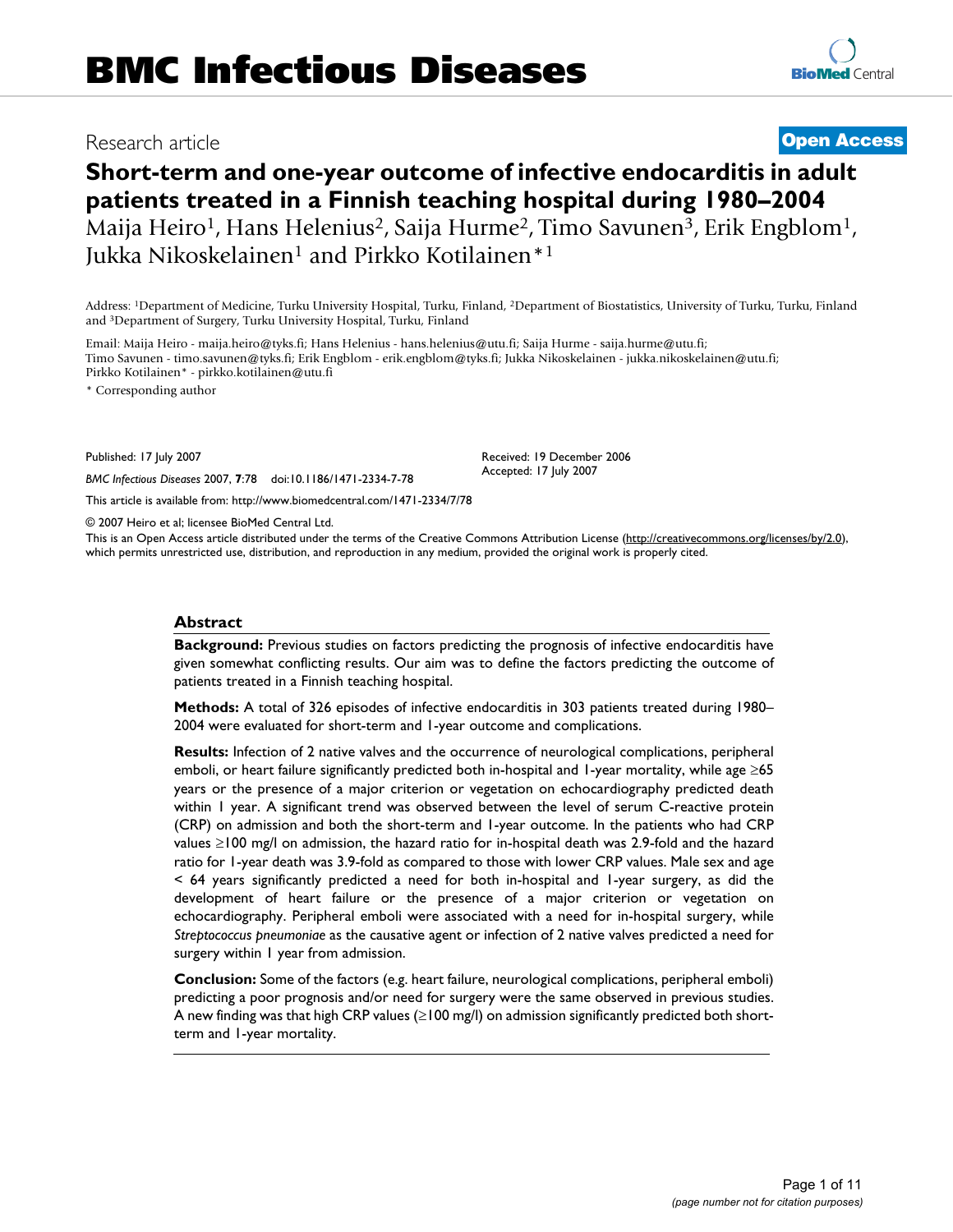### **Background**

Infective endocarditis is a diagnostic and therapeutic challenge to clinicians. Despite major advances in cardiac imaging technology, antimicrobial treatment and surgical techniques, the morbidity and mortality associated with infective endocarditis remains high. Several previous studies from the 1990's and 2000's show that mortality of endocarditis is still from 10% to 24% [1-6]. Some authors report a decreasing trend in mortality, and this has been attributed either to lower operative mortality [7], or technically more successful early valve surgery [6]. Previous studies have attempted to identify various clinical and microbial factors predicting either short-term or longterm mortality of infective endocarditis, with somewhat conflicting results [5,8-12].

Our previous reports on patients treated for infective endocarditis in our hospital from 1980 onwards have focused on diagnostic classification, neurological manifestations, and the utility of the serum C-reactive protein (CRP) in assessing the outcome of the disease [13-15]. We have also published the changes we have seen in the presentation of endocarditis during the past 25 years [16]. In the present study, we analyse the short-term and 1-year clinical outcome of these patients in more detail with the aim to delineate the factors predicting an adverse outcome in patients treated for endocarditis in a Finnish teaching hospital.

### **Methods**

The short-term and 1-year outcome of infective endocarditis was analysed in 303 patients with 326 episodes of the disease treated at the Turku University Hospital, Turku, Finland, between 1980 and 2004. The hospital is a 1000-bed teaching facility with a cardiothoracic surgical department, serving as a tertiary referral centre for the southwestern part of the country, and as a primary care facility for infectious diseases for a region of about 200.000 inhabitants.

For each patient, data on age, sex, underlying diseases, causative agents of infective endocarditis, affected valves and echocardiographic findings, as well as the development of complications were collected by us for our previous study focusing on the changes of the clinical characteristics of endocarditis during the 25-year period [16]. For the present study, the mortality and the need for surgical treatment were recorded in detail for all patients during a period of 1 year from admission. In addition to hospital records, dates of possible deaths were obtained from the National Population Registry, in which all deaths and causes of deaths of the Finnish residents are registered. CRP and erythrocyte sedimentation rate (ESR) values and white blood cell (WBC) counts on admission were also registered. The data were used to analyse the association between various patient and disease characteristics and the development of complications, mode of treatment and mortality of infective endocarditis. The factors predicting a poor short-term and 1-year clinical outcome and the requirement for surgical treatment were also delineated.

Short-term outcome was defined as the outcome during the index hospitalisation.

The study was approved by the Institutional Committee on human research.

### *Statistical analysis*

The associations between the clinical characteristics and cumulative mortality or cumulative need for surgery was studied using survival (or event history) analysis. First, during different time periods the cumulative percentages for death (table 1) or for need of surgery (table 2) were estimated using Kaplan-Meyer technique. Differences in cumulative percentages between groups were tested using log-rank test. Differences between groups were quantified by calculating hazard ratios using Cox's regression models (tables 4 and 5). Associations between in-hospital complications and death or need for surgery were tested using chi squared test. P-values less than 0.05 were considered as statistically significant. Statistical computations were carried out using SAS® release 9.1/2005.

### **Results**

Of the 326 episodes, 224 were designated as definite infective endocarditis and the rest as possible infective endocarditis by the Duke criteria [17]. There were 234 episodes in men and 92 episodes in women. The mean age (SD) was 54.4 (17.3) years (range 18 to 87 years). Transthoracic echocardiography (TTE) was performed in all episodes of IE, followed by transesophageal echocardiography (TEE) in 184 episodes. The characteristics of the patients are presented in tables 1 and 2.

### *Short-term and 1-year outcome*

### *Patient characteristics*

Fifty-three patients died of infective endocarditis during 1 year from admission; 23 of them within 30 days from admission, and 20 between 1 and 3 months after admission. The cumulative mortality in various patient groups is presented in table 1. Mortality was significantly associated with age ( $\geq 65$  years) except during the index hospitalisation, but not with gender. At all time points, mortality was significantly higher in *Streptococcus pneumoniae* endocarditis than in endocarditis caused by other pathogens or in culture-negative cases (all p values < 0.006), and significantly higher in infections of 2 native valves than in infections affecting only one native valve or a prosthetic valve (all p values < 0.001). At 3 months,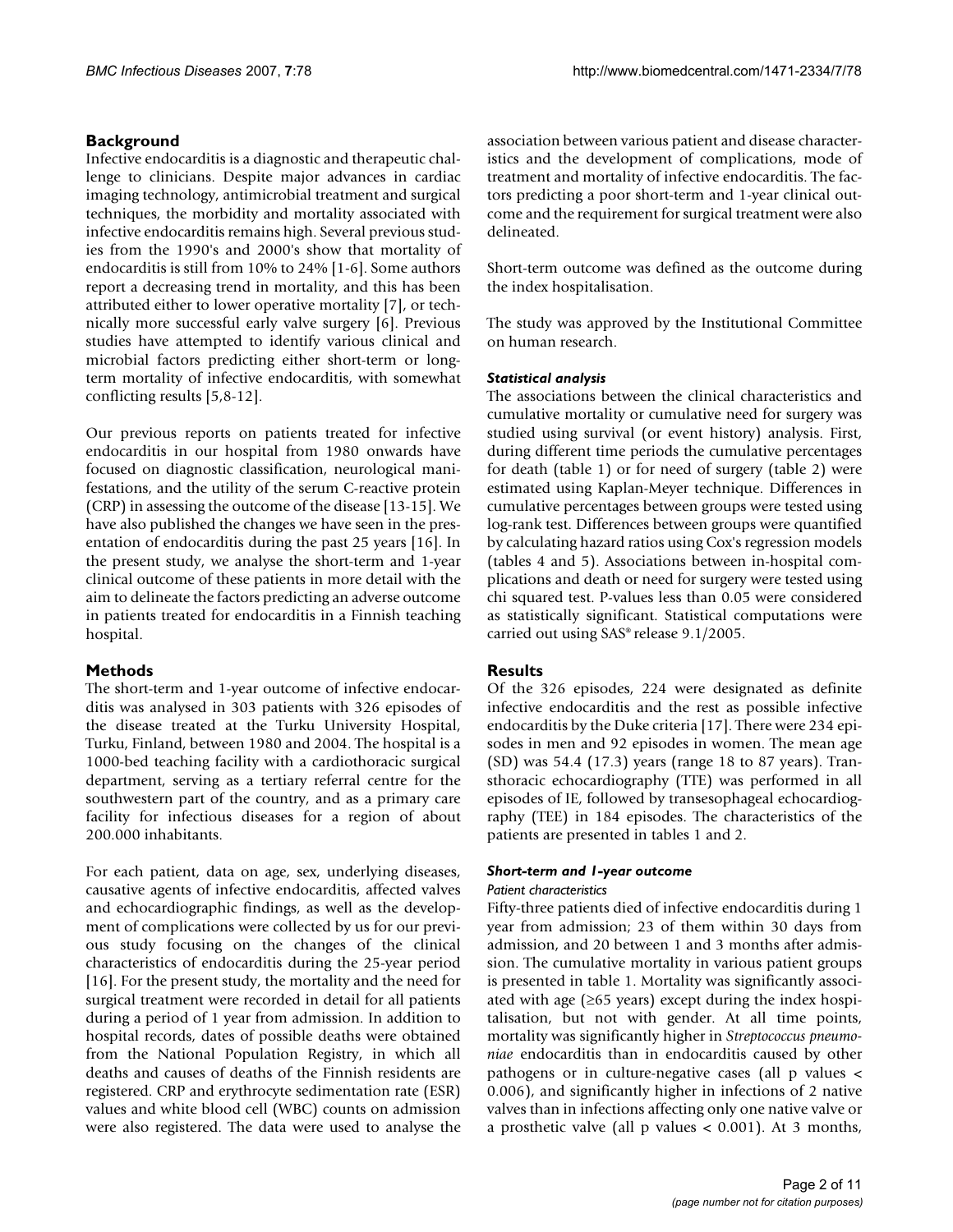|                                  | Mortality during n (%) |                          |                    |           |                    |           |                      |           |                    |
|----------------------------------|------------------------|--------------------------|--------------------|-----------|--------------------|-----------|----------------------|-----------|--------------------|
|                                  | N                      | In-hospital <sup>a</sup> | p value            | 3 months  | p value            | 6 months  | p value              | I year    | p value            |
| Sex                              |                        |                          | 0.423              |           | 0.261              |           | 0.328                |           | 0.707              |
| Male                             | 234                    | 35 (15.0)                |                    | 34 (14.7) |                    | 38 (16.5) |                      | 39 (17.0) |                    |
| Female                           | 92                     | 11(12.0)                 |                    | 9(9.9)    |                    | 11(12.1)  |                      | 14(15.7)  |                    |
| Age                              |                        |                          | 0.065              |           | 0.022              |           | 0.013                |           | 0.004              |
| 18-64 years                      | 209                    | 23(11.0)                 |                    | 21(10.2)  |                    | 24(11.6)  |                      | 25(12.1)  |                    |
| $\geq$ 65 years                  | 117                    | 23 (19.7)                |                    | 22 (19.0) |                    | 25(21.8)  |                      | 28 (24.9) |                    |
| <b>Etiology</b>                  |                        |                          | 0.031 <sup>b</sup> |           | 0.004 <sup>b</sup> |           | 0.012 <sup>b</sup>   |           | 0.036 <sup>b</sup> |
| Staphylococcus aureus            | 75                     | 14(18.7)                 |                    | 14(18.9)  |                    | 15(20.3)  |                      | 15(20.3)  |                    |
| CoNSc                            | 31                     | 6(19.4)                  |                    | 6(19.4)   |                    | 6(19.4)   |                      | 6(19.4)   |                    |
| Viridans streptococci            | 67                     | 10(14.9)                 |                    | 8(12.0)   |                    | 11(16.8)  |                      | 12(18.4)  |                    |
| Enterococcus faecalis            | 25                     | 2(8.0)                   |                    | 2(8.0)    |                    | 2(8.0)    |                      | 3(12.8)   |                    |
| Streptococcus pneumoniae         | $\mathbf{H}$           | 5(45.5)                  |                    | 5(45.5)   |                    | 5(45.5)   |                      | 5(45.5)   |                    |
| Other                            | 28                     | 2(7.1)                   |                    | 1(3.6)    |                    | 2(7.3)    |                      | 2(7.3)    |                    |
| Negative                         | 89                     | 7(7.9)                   |                    | 7(8.1)    |                    | 8(9.2)    |                      | 10.(11.6) |                    |
| <b>Affected valves</b>           |                        |                          | < 0.001            |           | < 0.001            |           | < 0.001 <sup>b</sup> |           | < 0.001            |
| Aortic                           | 113                    | 16(14.2)                 |                    | 15(13.4)  |                    | 16(14.4)  |                      | 17(15.4)  |                    |
| Mitral                           | 96                     | 6(6.3)                   |                    | 7(7.3)    |                    | 8(8.4)    |                      | 9(9.5)    |                    |
| Tricuspid                        | 8                      | 2(11.1)                  |                    | 1(5.9)    |                    | 2(11.8)   |                      | 2(11.8)   |                    |
| Two native valves                | 32                     | 14(43.8)                 |                    | 13(40.6)  |                    | 14(43.8)  |                      | 15 (46.9) |                    |
| Prosthetic valve(s)              | 67                     | 8(11.9)                  |                    | 7(10.6)   |                    | 9(13.7)   |                      | 10(15.3)  |                    |
| Echocardiography                 |                        |                          |                    |           |                    |           |                      |           |                    |
| Major criterion                  |                        |                          | 0.343              |           | 0.090              |           | 0.028                |           | 0.012              |
| Yes                              | 221                    | 37(16.7)                 |                    | 34 (15.6) |                    | 40 (18.4) |                      | 44 (20.4) |                    |
| No                               | 105                    | 9(8.6)                   |                    | 9(8.7)    |                    | 9(8.7)    |                      | 9(8.7)    |                    |
| Vegetation                       |                        |                          | 0.097              |           | 0.047              |           | 0.010                |           | 0.003              |
| Yes                              | 198                    | 36 (18.2)                |                    | 32(16.3)  |                    | 38 (19.5) |                      | 42 (21.7) |                    |
| No                               | 128                    | 10(7.8)                  |                    | 11(8.7)   |                    | 11(8.7)   |                      | 11(8.7)   |                    |
| Neurological events <sup>d</sup> |                        |                          | 0.009              |           | 0.003              |           | 0.003                |           | 0.005              |
| Yes                              | 86                     | 21(24.4)                 |                    | 19 (22.5) |                    | 21(24.9)  |                      | 22(26.1)  |                    |
| No                               | 240                    | 25(10.4)                 |                    | 24(10.1)  |                    | 28 (11.8) |                      | 31(13.2)  |                    |
| Peripheral embolid               |                        |                          | 0.032              |           | 0.073              |           | 0.016                |           | 0.022              |
| Yes                              | 102                    | 22 (22.0)                |                    | 18(18.3)  |                    | 22(22.6)  |                      | 23 (23.7) |                    |
| No                               | 224                    | 24 (10.6)                |                    | 25(11.1)  |                    | 27(12.1)  |                      | 30 (13.5) |                    |
| Heart failure <sup>d</sup>       |                        |                          | 100.00             |           | < 0.001            |           | 100.00               |           | < 0.001            |
| Yes                              | 178                    | 41 (23.0)                |                    | 38(21.8)  |                    | 44 (25.5) |                      | 47 (27.5) |                    |
| No                               | 148                    | 5(3.4)                   |                    | 5(3.4)    |                    | 5(3.4)    |                      | 6(4.1)    |                    |
| In-hospital surgery              |                        |                          | 0.751              |           | 0.614              |           | 0.551                |           | 0.552              |
| Yes                              | 89                     | 15(16.9)                 |                    | 13(14.7)  |                    | 15 (17.0) |                      | 16(18.2)  |                    |
| No                               | 237                    | 31(13.1)                 |                    | 30 (12.8) |                    | 34 (14.6) |                      | 37 (16.0) |                    |
| CRP on admission <sup>e</sup>    |                        |                          | 0.005              |           | < 0.001            |           | < 0.001              |           | < 0.001            |
| $\geq$ 100 mg/l                  | 48                     | 28 (18.9)                |                    | 29 (19.7) |                    | 31(21.1)  |                      | 34 (23.3) |                    |
| $< 100$ mg/l                     | 124                    | 8(6.5)                   |                    | 5(4.1)    |                    | 8(6.6)    |                      | 8(6.6)    |                    |
| Creatinine on admissionf         |                        |                          | 0.075              |           | 0.017              |           | 0.052                |           | 0.160              |
| $\geq$ 100 $\mu$ mol/l           | 108                    | 28 (18.9)                |                    | 19(17.7)  |                    | 19(17.7)  |                      | 19(17.7)  |                    |
| $<$ 100 $\mu$ mol/l              | 174                    | 17(9.8)                  |                    | 15(8.7)   |                    | 18(10.4)  |                      | 22 (12.8) |                    |

**Table 1: Association between cumulative mortality within 1 year and patient characteristics in 326 episodes of infective endocarditis**

aMean (SD) duration of in-hospital treatment was 55 (33), range 4 to 272 days; bp values for overall group differences; ccoagulase-negative staphylococci; dwithin 3 months from admission; edata available for 272 episodes; f data available for 282 episodes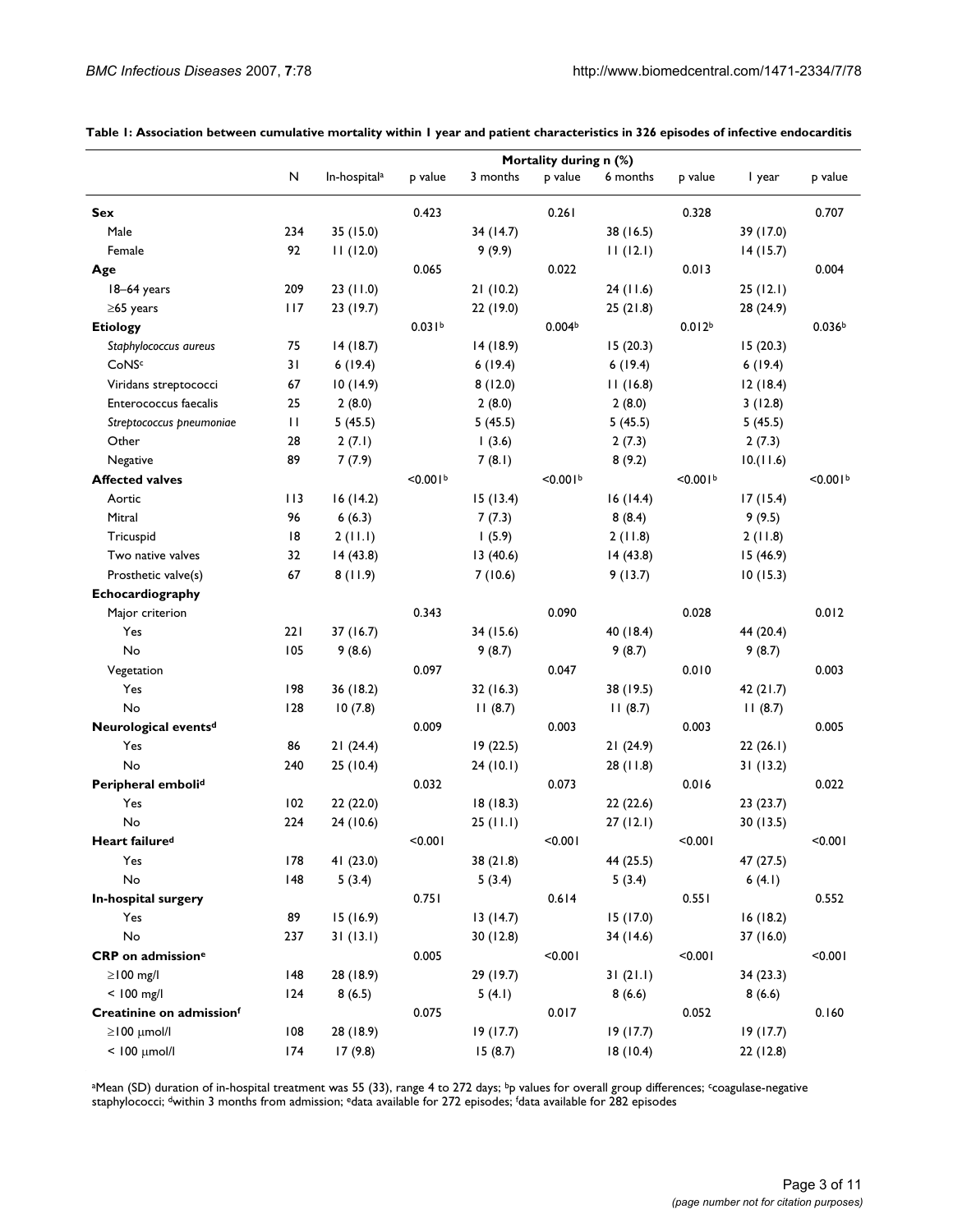|                                      |     |                          |                      |           | Need for surgery $n$ (%) |           |                      |           |                      |
|--------------------------------------|-----|--------------------------|----------------------|-----------|--------------------------|-----------|----------------------|-----------|----------------------|
|                                      | N   | In-hospital <sup>a</sup> | p value              | 3 months  | p value                  | 6 months  | p value              | I year    | p value              |
| <b>Sex</b>                           |     |                          | 0.002                |           | 0.006                    |           | 0.010                |           | 0.011                |
| Male                                 | 234 | 74 (31.6)                |                      | 78 (35.0) |                          | 83 (37.6) |                      | 88 (40.2) |                      |
| Female                               | 92  | 15(16.3)                 |                      | 16(18.2)  |                          | 19(22.1)  |                      | 21 (24.8) |                      |
| Age                                  |     |                          | < 0.001              |           | < 0.001                  |           | <0.001               |           | < 0.001              |
| 18-64 years                          | 209 | 73 (34.9)                |                      | 77 (38.I) |                          | 84 (41.9) |                      | 88 (44.1) |                      |
| $\geq$ 65 years                      | 117 | 16(13.7)                 |                      | 17 (15.4) |                          | 18(16.5)  |                      | 21 (20.2) |                      |
| <b>Etiology</b>                      |     |                          | 0.584 <sup>b</sup>   |           | 0.516 <sup>b</sup>       |           | 0.1210 <sup>b</sup>  |           | 0.147 <sup>b</sup>   |
| Staphylococcus aureus                | 75  | 17(22.7)                 |                      | 19(28.6)  |                          | 19(28.6)  |                      | 20 (30.4) |                      |
| CoNSc                                | 31  | 9(29.0)                  |                      | 9(30.6)   |                          | 9(30.6)   |                      | 9(30.6)   |                      |
| Viridans streptococci                | 67  | 20 (22.9)                |                      | 20(31.1)  |                          | 25 (39.9) |                      | 28 (45.4) |                      |
| Enterococcus faecalis                | 25  | 4 (160)                  |                      | 4 (17.4)  |                          | 4 (17.4)  |                      | 4 (17.4)  |                      |
| Streptococcus pneumoniae             | П   | 4(36.4)                  |                      | 5(49.1)   |                          | 6(61.8)   |                      | 6(61.8)   |                      |
| Other                                | 28  | 8(28.6)                  |                      | 8(28.6)   |                          | 10(36.8)  |                      | 10(36.8)  |                      |
| Negative                             | 89  | 27 (30.0)                |                      | 29 (33.I) |                          | 29 (33.1) |                      | 32.(37.0) |                      |
| <b>Affected valves</b>               |     |                          | < 0.001 <sup>b</sup> |           | < 0.001 <sup>b</sup>     |           | < 0.001 <sup>b</sup> |           | < 0.001 <sup>b</sup> |
| Aortic                               | 113 | 44 (38.9)                |                      | 45 (42.4) |                          | 46 (43.5) |                      | 48 (45.8) |                      |
| Mitral                               | 96  | 11(11.5)                 |                      | 14(15.1)  |                          | 20 (21.9) |                      | 24 (26.9) |                      |
| Tricuspid                            | 18  | 0(0)                     |                      | 0(0)      |                          | 0(0)      |                      | 0(0)      |                      |
| Two native v alves                   | 32  | 15(46.9)                 |                      | 15(50.5)  |                          | 16(55.5)  |                      | 17(60.4)  |                      |
| Prosthetic valve(s)                  | 67  | 19(28.4)                 |                      | 20 (30.9) |                          | 20 (30.9) |                      | 20 (30.9) |                      |
| Echocardiography                     |     |                          |                      |           |                          |           |                      |           |                      |
| Major criterion                      |     |                          | < 0.001              |           | < 0.001                  |           | < 0.001              |           | 0.001                |
| Yes                                  | 221 | 77 (34.8)                |                      | 78 (37.1) |                          | 86 (41.6) |                      | 89 (43.3) |                      |
| No                                   | 105 | 12(11.4)                 |                      | 16(16.0)  |                          | 16(16.0)  |                      | 20 (20.5) |                      |
| Vegetation                           |     |                          | 0.025                |           | 0.022                    |           | 0.003                |           | 0.006                |
| Yes                                  | 198 | 66 (33.3)                |                      | 66 (35.3) |                          | 74 (40.3) |                      | 77 (42.3) |                      |
| No                                   | 128 | 23 (18.0)                |                      | 28 (22.7) |                          | 28 (22.7) |                      | 32 (26.3) |                      |
| Neurological events <sup>d</sup>     |     |                          | 0.431                |           | 0.253                    |           | 0.247                |           | 0.149                |
| Yes                                  | 86  | 28 (32.6)                |                      | 28 (35.3) |                          | 30(38.3)  |                      | 33 (43.0) |                      |
| No                                   | 240 | 61(25.4)                 |                      | 66 (28.5) |                          | 72 (31.5) |                      | 76 (33.5) |                      |
| Peripheral embolid                   |     |                          | 0.079                |           | 0.038                    |           | 0.072                |           | 0.073                |
| Yes                                  | 102 | 36 (36.0)                |                      | 36 (38.7) |                          | 37(40.1)  |                      | 39 (42.8) |                      |
| No                                   | 224 | 53 (23.5)                |                      | 58 (26.7) |                          | 65 (30.2) |                      | 70 (32.9) |                      |
| Heart failure <sup>d</sup>           |     |                          | < 0.001              |           | < 0.001                  |           | < 0.001              |           | < 0.001              |
| Yes                                  | 178 | 64 (36.0)                |                      | 67 (40.7) |                          | 70 (43.I) |                      | 73 (45.6) |                      |
| No                                   | 48  | 25 (16.9)                |                      | 27(18.5)  |                          | 32 (22.0) |                      | 36 (25.0) |                      |
| Intravenous drug use                 |     |                          | 0.170                |           | 0.074                    |           | 0.045                |           | 0.030                |
| Yes                                  | 25  | 3(12.0)                  |                      | 3(12.6)   |                          | 3(12.6)   |                      | 3(12.6)   |                      |
| No                                   | 301 | 86 (28.6)                |                      | 91(31.7)  |                          | 99 (35.0) |                      | 106(39.7) |                      |
| <b>ESR</b> on admission <sup>e</sup> |     |                          | 0.005                |           | 0.004                    |           | 0.010                |           | 0.003                |
| $\geq$ 50 mm/h                       | 99  | 18(18.2)                 |                      | 19(19.8)  |                          | 22 (23.2) |                      | 23 (24.5) |                      |
| $< 50$ mm/h                          | 93  | 31(33.3)                 |                      | 35 (39.6) |                          | 36 (40.8) |                      | 40 (46.0) |                      |
|                                      |     |                          |                      |           |                          |           |                      |           |                      |

**Table 2: Cumulative proportion of patients needing surgery within 1 year and clinical characteristics in 326 episodes of infective endocarditis**

<sup>a</sup>Mean (SD) duration of in-hospital treatment was 55 (33), range 4 to 272 days; <sup>b</sup>p values for overall group differences; <sup>c</sup>coagulase-negative staphylococci; dwithin 3 months from admission; edata on erythrocyte sedimentation rate available for 192 episodes

mortality of *Staphylococcus aureus* endocarditis was significantly higher than mortality of endocarditis caused by other pathogens excluding *S. pneumoniae* (p = 0.032). At 6 months, the difference still seemed to exist, but did not reach statistical significance ( $p = 0.061$ ). Mortality was significantly associated with the occurrence of neurological complications, peripheral emboli (except at 3 months), and heart failure before 3 months after admission. There

were no statistically significant differences in the outcome between the patients with different neurological complications (embolic brain infarction, brain haemorrhage, transient ischaemic stroke, meningitis) (p values between 0.737 to 0.934). At 6 months and 1 year, mortality was associated with the presence of a major criterion or a vegetation on echocardiography, and at 3 months, also with the presence of a vegetation. Mortality was not signifi-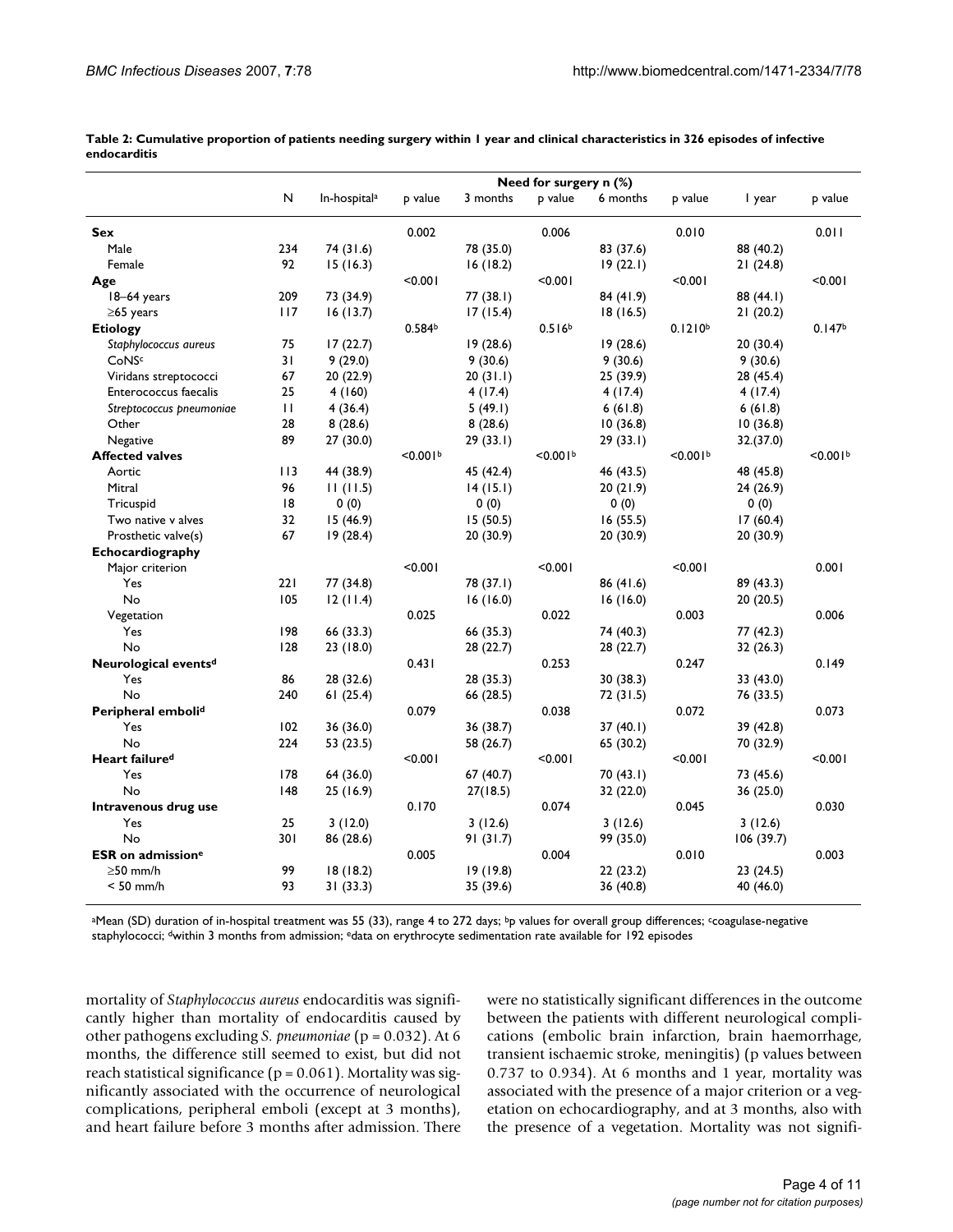|                          | $\mathsf{N}$ | <b>Neurologic</b><br>events $n$ $%$ | p value            | Cerebral<br>emboli $n$ $%$ |                    | p value Peripheral<br>emboli n (%) | p value              | Heart<br>failure $n$ $%$ | p value            |
|--------------------------|--------------|-------------------------------------|--------------------|----------------------------|--------------------|------------------------------------|----------------------|--------------------------|--------------------|
| <b>Sex</b>               |              |                                     | 0.404              |                            | 0.297              |                                    | 0.354                |                          | 0.538              |
| Male                     | 234          | 65 (27.8)                           |                    | 38 (16.2)                  |                    | 77 (32.9)                          |                      | 125(53.4)                |                    |
| Female                   | 92           | 21(22.8)                            |                    | 10(10.9)                   |                    | 25(27.2)                           |                      | 53 (57.6)                |                    |
| Age                      |              |                                     | 0.695              |                            | 1.0                |                                    | 0.619                |                          | 0.037              |
| 18-64 years              | 209          | 57(27.3)                            |                    | 31(14.8)                   |                    | 63(30.1)                           |                      | 105(50.2)                |                    |
| $\geq$ 65 years          | 117          | 29 (24.8)                           |                    | 17(14.5)                   |                    | 39 (33.3)                          |                      | 73 (62.4)                |                    |
| <b>Etiology</b>          |              |                                     | 0.035 <sup>b</sup> |                            | 0.182 <sup>b</sup> |                                    | <0.001c              |                          | 0.019 <sup>b</sup> |
| Staphylococcus aureus    | 75           | 26 (34.7)                           |                    | 14(18.7)                   |                    | 39 (52.0)                          |                      | 37(49.3)                 |                    |
| <b>CoNSc</b>             | 31           | 7(22.6)                             |                    | 5(16.1)                    |                    | 3(9.7)                             |                      | 20(64.5)                 |                    |
| Viridans streptococci    | 67           | 18(26.9)                            |                    | 15(22.4)                   |                    | 20(29.9)                           |                      | 28(41.8)                 |                    |
| Enterococcus faecalis    | 25           | 6(24.0)                             |                    | 2(8.0)                     |                    | 7(28.0)                            |                      | 17(68.0)                 |                    |
| Streptococcus pneumoniae | $\mathbf{H}$ | 7(63.6)                             |                    | 2(18.2)                    |                    | 3(27.3)                            |                      | 10 (90.9)                |                    |
| Other pathogens          | 28           | 6(21.4)                             |                    | 2(7.1)                     |                    | 9(32.1)                            |                      | 14 (50.0)                |                    |
| Negative                 | 89           | 16(18.0)                            |                    | 8(9.0)                     |                    | 21(23.6)                           |                      | 52.(58.4)                |                    |
| <b>Affected valves</b>   |              |                                     | 0.170 <sup>b</sup> |                            | 0.105 <sup>b</sup> |                                    | < 0.001 <sup>b</sup> |                          | 0.002 <sub>b</sub> |
| Aortic                   | 113          | 30(26.6)                            |                    | 16(14.2)                   |                    | 43 (38.1)                          |                      | 64 (56.6)                |                    |
| Mitral                   | 96           | 25(26.0)                            |                    | 17(17.7)                   |                    | 24(25.0)                           |                      | 46 (47.9)                |                    |
| Tricuspid                | 8            | 3(16.7)                             |                    | 0(0)                       |                    | 10(55.6)                           |                      | 4(22.2)                  |                    |
| Two native valves        | 32           | 14(43.8)                            |                    | 8(25.0)                    |                    | 18(56.3)                           |                      | 25(78.1)                 |                    |
| Prosthetic valve(s)      | 67           | 19(20.9)                            |                    | 7(10.5)                    |                    | 7(10.5)                            |                      | 39 (58.2)                |                    |
| Echocardiography         |              |                                     |                    |                            |                    |                                    |                      |                          |                    |
| Major criterion          |              |                                     | 0.504              |                            | 1.0                |                                    | 0.055                |                          | 0.057              |
| Yes                      | 221          | 61(27.6)                            |                    | 33 (14.9)                  |                    | 77 (34.8)                          |                      | 129(58.4)                |                    |
| No                       | 105          | 25(23.8)                            |                    | 15(14.3)                   |                    | 25(23.8)                           |                      | 49 (46.7)                |                    |
| Vegetation               |              |                                     | 0.158              |                            | 0.425              |                                    | < 0.001              |                          | 0.088              |
| Yes                      | 198          | 58 (29.3)                           |                    | 32 (16.2)                  |                    | 76 (38.4)                          |                      | 116(58.6)                |                    |
| No                       | 128          | 28(21.9)                            |                    | 16(12.5)                   |                    | 26 (20.37)                         |                      | 62 (48.4)                |                    |
| Intravenous drug use     |              |                                     | 1.0                |                            | 1.0                |                                    | 0.012                |                          | 0.146              |
| Yes                      | 25           | 6(24.0)                             |                    | 3(12.0)                    |                    | 14(56.0)                           |                      | 10(40.0)                 |                    |
| No                       | 301          | 80 (26.6)                           |                    | 45 (15.0)                  |                    | 88 (29.2)                          |                      | 168(55.8)                |                    |

Table 3: Association between in-hospital<sup>a</sup> complications and clinical characteristics in 326 episodes of infective endocarditis

<sup>a</sup>Mean (SD) duration of in-hospital treatment was 55 (33), range 4 to 272 days; <sup>b</sup>p values for overall group differences; <sup>c</sup>coagulase-negative staphylococci

cantly associated with conditions like diabetes, collagenosis, malignancy, or intravenous drug use (IVDU) (all p values  $> 0.065$ ).

# *Valve surgery*

#### *Patient characteristics* Of the 109 cardiac operations performed within 1 year

During the study period, mortalities were not different for the patients who were treated surgically or conservatively during the index hospitalisation (table 1).

#### *Laboratory parameters (table 1)*

Data on serum CRP value, ESR, WBC count, and serum creatinine value on admission was available in 272, 192, 290, and 282 episodes of endocarditis, respectively. At all time points, mortality was significantly higher among the patients with CRP values  $\geq 100$  mg/l on admission than among those with lower CRP values. The patients with serum creatinine values ≥100 µmol/l on admission had a significantly higher mortality at 3 months, but not later, than the patients with normal serum creatinine values. The ESR ( $\geq$ 50 mm/h) or WBC counts ( $\geq$ 10 × 10<sup>9</sup>/l) on admission did not associate with mortality (all p values > 0.188).

after diagnosis, 43 were done within 2 weeks, 16 between 2 and 4 weeks, and 35 between 1 and 3 months. The cumulative proportion of the patients requiring surgical treatment is presented in table 2. The requirement for surgery was at all time points significantly higher in men and in patients < 64 years of age. The need for surgery was unrelated to the causative microorganism. The proportion of the episodes requiring surgical treatment was highest for cases where 2 native valves were infected, with a significant difference between the involvement of 2 valves and all other valve sites as a group (all  $p$  values  $< 0.01$ ).

The requirement for surgery was significantly associated with heart failure and the presence of a major criterion or vegetation on echocardiography. The need for surgery was not different in the patients with background conditions such as diabetes, collagenosis, or malignancy (all p values > 0.080). Patients with IVDU required surgery after 6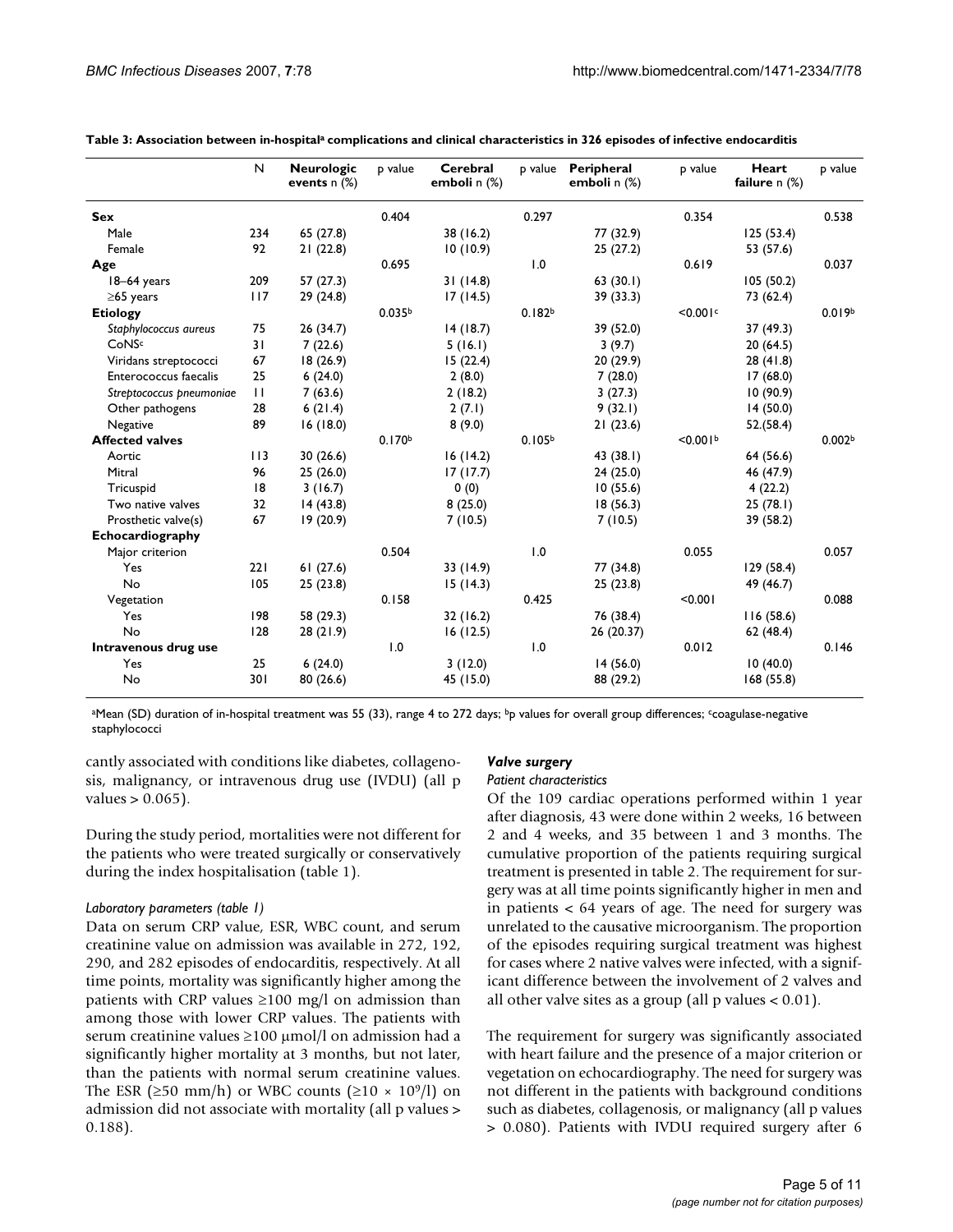|                                         | Hazard ratio for<br>in-hospital death | 95% CI         | p value              | Hazard ratio for death<br>within I year | 95% CI         | p value            |
|-----------------------------------------|---------------------------------------|----------------|----------------------|-----------------------------------------|----------------|--------------------|
| Age                                     |                                       |                | 0.068                |                                         |                | 0.005              |
| 18-64 years                             | $\mathbf{I}$                          |                |                      | $\mathbf{I}$                            |                |                    |
| $\geq$ 65 years                         | 1.72                                  | $1.0 - 3.03$   |                      | 2.17                                    | $1.27 - 3.70$  |                    |
| <b>Sex</b>                              |                                       |                | 0.426                |                                         |                | 0.707              |
| Female                                  | $\mathbf{I}$                          |                |                      | $\mathbf{I}$                            |                |                    |
| Male                                    | 1.32                                  | $0.67 - 2.60$  |                      | 1.12                                    | $0.61 - 2.10$  |                    |
| <b>Etiology</b>                         |                                       |                | 0.060 <sup>b</sup>   |                                         |                | 0.066 <sup>b</sup> |
| Staphylococcus aureus                   | $\mathbf{I}$                          |                |                      | $\mathbf{I}$                            |                |                    |
| CoNSc                                   | 0.87                                  | $0.33 - 2.26$  |                      | 0.93                                    | $0.36 - 2.40$  |                    |
| Viridans streptococci                   | 0.90                                  | $0.40 - 2.03$  |                      | 0.85                                    | $0.40 - 1.81$  |                    |
| <b>Enterococcus faecalis</b>            | 0.36                                  | $0.08 - 1.57$  |                      | 0.55                                    | $0.16 - 1.90$  |                    |
| Streptococcus pneumoniae                | 2.37                                  | $0.85 - 6.59$  |                      | 2.58                                    | $0.94 - 7.09$  |                    |
| Other pathogens                         | 0.35                                  | $0.08 - 1.54$  |                      | 0.31                                    | $0.07 - 1.36$  |                    |
| Culture negative                        | 0.42                                  | $0.17 - 1.05$  |                      | 0.51                                    | $0.23 - 1.13$  |                    |
| <b>Affected valves</b>                  |                                       |                | < 0.001 <sup>b</sup> |                                         |                | < 0.001            |
| Prosthetic                              | $\mathbf{I}$                          |                |                      | $\mathbf{I}$                            |                |                    |
| Aortic                                  | 1.13                                  | $0.48 - 2.65$  |                      | 1.01                                    | $0.46 - 2.19$  |                    |
| Mitral                                  | 0.45                                  | $0.16 - 1.31$  |                      | 0.60                                    | $0.24 - 1.47$  |                    |
| Tricuspid                               | 1.04                                  | $0.22 - 4.88$  |                      | 0.73                                    | $0.16 - 3.35$  |                    |
| Two native valves                       | 3.55                                  | $1.49 - 8.47$  |                      | 3.75                                    | $168 - 8.34$   |                    |
| Echocardiography                        |                                       |                |                      |                                         |                |                    |
| Major Criterion                         |                                       |                | 0.346                |                                         |                | 0.015              |
| No                                      | $\mathbf{I}$                          |                |                      | $\mathbf{I}$                            |                |                    |
| Yes                                     | 1.43                                  | $0.68 - 3.00$  |                      | 2.44                                    | $0.19 - 5.0$   |                    |
| Vegetation                              |                                       |                | 0.102                |                                         |                | 0.005              |
| No                                      | $\mathbf{I}$ .                        |                |                      | $\mathbf{I}$                            |                |                    |
| Yes                                     | .8                                    | $0.90 - 3.68$  |                      | 2.62                                    | $1.35 - 5.09$  |                    |
| Neurological complications <sup>d</sup> |                                       |                | 0.009                |                                         |                | 0.003              |
| No                                      | $\mathbf{I}$                          |                |                      | Τ.                                      |                |                    |
| Yes                                     | 2.17                                  | $1.21 - 3.90$  |                      | 2.30                                    | $1.34 - 3.96$  |                    |
| Peripheral embolid                      |                                       |                | 0.036                |                                         |                | 0.016              |
| <b>No</b>                               | $\mathbf{I}$                          |                |                      | $\blacksquare$                          |                |                    |
| Yes                                     | 1.86                                  | $1.04 - 3.33$  |                      | 1.95                                    | $1.14 - 3.35$  |                    |
| Heart failure <sup>d</sup>              |                                       |                | < 0.001              |                                         |                | < 0.001            |
| No                                      | $\mathbf{I}$                          |                |                      | $\mathbf{I}$                            |                |                    |
| Yes                                     | 5.98                                  | $2.35 - 15.17$ |                      | 7.62                                    | $3.26 - 17.83$ |                    |
| Serum CRP on admission                  |                                       |                | 0.008                |                                         |                | < 0.001            |
| $<$ 100 mg/l                            | $\mathbf{I}$                          |                |                      | T                                       |                |                    |
| $\geq$   00 mg/l                        | 2.92                                  | $1.33 - 6.40$  |                      | 3.90                                    | $1.81 - 8.43$  |                    |

**Table 4: Factors predicting in-hospitala mortality and mortality within 1 year from admission in 326 episodes of infective endocarditis**

aMean (SD) duration of in-hospital treatment was 55 (33), range 4 to 272 days; <sup>b</sup>p values for overall group differences; <sup>c</sup>coagulase-negative staphylococci; dwithin 3 months from admission

months to 1 year significantly less often than those with no IVDU.

creatinine ( $\geq$ 100 µmol/l) on admission were not significantly associated with the need for surgery.

#### *Laboratory parameters (table 2)*

There was a trend for a more common requirement for surgery during the index hospitalisation in patients with CRP values  $\geq$ 100 mg/l on admission as compared to those with lower CRP values, but the difference did not reach statistical significance ( $p = 0.060$ ). Patients with ESR ≥50 mm/h on admission required surgery significantly less often than those with lower ESR values at all time points. Elevated levels of the WBC count ( $\geq 10 \times 10^9$ /l) or serum

#### *Complications during the index hospitalisation*

The association between the clinical characteristics and the development of in-hospital complications of infective endocarditis are shown in table 3. Of the 86 patients who had neurological complications, the complication was manifested already on admission in 68.6% (59/86), within 1 week from admission in 76.7% (66/86), and within 2 weeks of admission in 86.1% (74/86) of the patients. There were significant differences in the fre-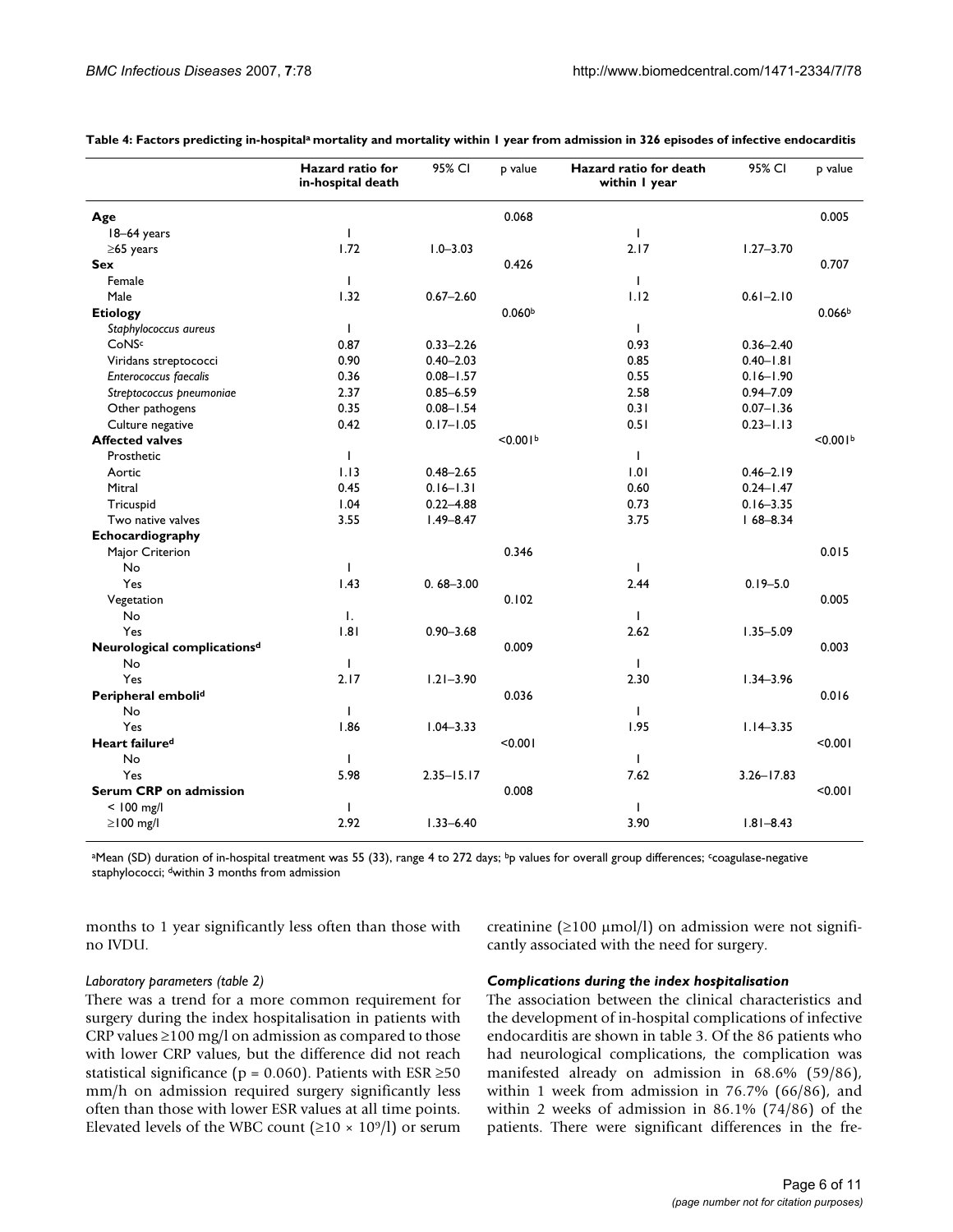|                                         | Hazard ratio for in-<br>hospital surgery | 95% CI        | p value              | Hazard ratio for surgery within I<br>year | 95% CI        | p value            |
|-----------------------------------------|------------------------------------------|---------------|----------------------|-------------------------------------------|---------------|--------------------|
| Age                                     |                                          |               | < 0.001              |                                           |               | < 0.001            |
| $\geq$ 65 years                         | Т.                                       |               |                      | $\mathbf{I}$                              |               |                    |
| 18-64 years                             | 3.03                                     | $1.76 - 5.21$ |                      | 2.57                                      | $1.59 - 4.13$ |                    |
| <b>Sex</b>                              |                                          |               | 0.003                |                                           |               | 0.013              |
| Female                                  | $\mathbf{I}$                             |               |                      | $\mathbf{I}$                              |               |                    |
| Male                                    | 2.30                                     | $1.32 - 4.02$ |                      | 1.83                                      | $1.14 - 2.95$ |                    |
| <b>Etiology</b>                         |                                          |               | 0.611 <sup>b</sup>   |                                           |               | 0.178 <sup>b</sup> |
| Staphylococcus aureus                   | $\mathbf{I}$                             |               |                      | $\mathbf{I}$                              |               |                    |
| CoNSc                                   | 1.17                                     | $0.52 - 2.63$ |                      | 1.07                                      | $0.49 - 2.36$ |                    |
| Viridans streptococci                   | 1.55                                     | $0.81 - 2.96$ |                      | 1.56                                      | $0.88 - 2.77$ |                    |
| Enterococcus faecalis                   | 0.59                                     | $0.20 - 1.76$ |                      | 0.53                                      | $0.18 - 1.56$ |                    |
| Streptococcus pneumoniae                | 1.59                                     | $0.53 - 4.76$ |                      | 2.67                                      | $1.07 - 6.65$ |                    |
| Other pathogens                         | 1.28                                     | $0.55 - 2.97$ |                      | 1.30                                      | $0.61 - 2.77$ |                    |
| Culture negative                        | 1.38                                     | $0.75 - 2.54$ |                      | 1.34                                      | $0.77 - 2.35$ |                    |
| <b>Affected valve</b>                   |                                          |               | < 0.001 <sup>b</sup> |                                           |               | 0.002 <sub>b</sub> |
| Prosthetic                              | $\mathbf{I}$                             |               |                      | $\mathbf{I}$                              |               |                    |
| Aortic                                  | .4                                       | $0.82 - 2.42$ |                      | 1.47                                      | $0.87 - 2.48$ |                    |
| Mitral                                  | 0.30                                     | $0.14 - 0.65$ |                      | 0.67                                      | $0.37 - 1.22$ |                    |
| Tricuspid                               | NA <sup>d</sup>                          | <b>NA</b>     |                      | <b>NA</b>                                 | <b>NA</b>     |                    |
| Two native valves                       | 1.77                                     | $0.90 - 3.49$ |                      | 2.22                                      | $1.16 - 4.25$ |                    |
| Echocardiography                        |                                          |               |                      |                                           |               |                    |
| Major Criterion                         |                                          |               | 0.004                |                                           |               | < 0.001            |
| No                                      | $\mathbf{I}$                             |               |                      | $\mathsf{I}$                              |               |                    |
| Yes                                     | 2.99                                     | $1.63 - 5.50$ |                      | 2.57                                      | $1.58 - 4.18$ |                    |
| Vegetation                              |                                          |               | 0.027                |                                           |               | 0.007              |
| No                                      | $\mathbf{I}$ .                           |               |                      | $\mathbf{I}$                              |               |                    |
| Yes                                     | 1.71                                     | $1.06 - 2.76$ |                      | 1.76                                      | $1.17 - 2.66$ |                    |
| Neurological complications <sup>e</sup> |                                          |               | 0.399                |                                           |               | 0.184              |
| No                                      | $\mathbf{I}$                             |               |                      | $\mathsf{I}$                              |               |                    |
| Yes                                     | 1.22                                     | $0.77 - 1.94$ |                      | 1.32                                      | $0.88 - 1.99$ |                    |
| Peripheral emboli <sup>e</sup>          |                                          |               | < 0.001              |                                           |               | 0.112              |
| No                                      | $\mathbf{I}$                             |               |                      | $\mathbf{I}$                              |               |                    |
| Yes                                     | 6.12                                     | $3.97 - 9.42$ |                      | 1.37                                      | $0.93 - 2.03$ |                    |
| Heart failure <sup>e</sup>              |                                          |               | < 0.001              |                                           |               | < 0.001            |
| No                                      | T                                        |               |                      | $\mathsf{I}$                              |               |                    |
| Yes                                     | 2.26                                     | $1.42 - 3.59$ |                      | 2.27                                      | $1.52 - 3.39$ |                    |
| Serum CRP on admission                  |                                          |               |                      |                                           |               |                    |
| $< 100$ mg/l                            | $\mathbf{I}$                             |               |                      | $\mathsf{I}$                              |               |                    |
| $\geq$ 100 mg/l                         | 0.64                                     | $0.40 - 1.03$ | 0.063                | 0.72                                      | $0.47 - 1.09$ | 0.121              |
| <b>ESR</b> <sup>f</sup> on admission    |                                          |               |                      |                                           |               |                    |
| $< 50$ mm/h                             | J.                                       |               |                      | $\mathbf{I}$                              | $0.28 - 0.78$ | 0.004              |
| $\geq$ 50 mm/h                          | 0.44                                     | $0.25 - 0.79$ | 0.006                | 0.47                                      |               |                    |

**Table 5: Factors predicting in-hospitala surgery and surgery within 1 year from admission**

<sup>a</sup>Mean (SD) duration of in-hospital treatment was 55 (33), range 4 to 272 days; <sup>b</sup>p values for overall group differences; <sup>c</sup>coagulase-negative staphylococci; <sup>d</sup>NA; not applicable, 0 number of cases; <sup>e</sup>within 3 months from admission; <sup>f</sup>erythrocyte sedimentation rate

quency of neurological complications between infective endocarditis caused by different pathogens, these complications being most common in episodes caused by *S. pneumoniae* and least common in blood culture-negative endocarditis. Neurological complications were most common in infections of 2 native valves, and least common if only the tricuspid valve was infected, but the differences between infections of various valve sites were not significant. There was no difference in the frequency of all neurological complications or major cerebral emboli between the episodes with or without a vegetation, or with or without a major criterion, detected on echocardiography.

Of the 102 patients who had peripheral emboli, the complication was manifested already on admission in 55.9% (57/102), within 1 week from admission in 82.4% (84/ 102), and within 2 weeks from admission in 88.2% (90/ 102). Significant differences in the development of peripheral emboli were also observed between various causative agents and affected valve types ( $p < 0.001$ ).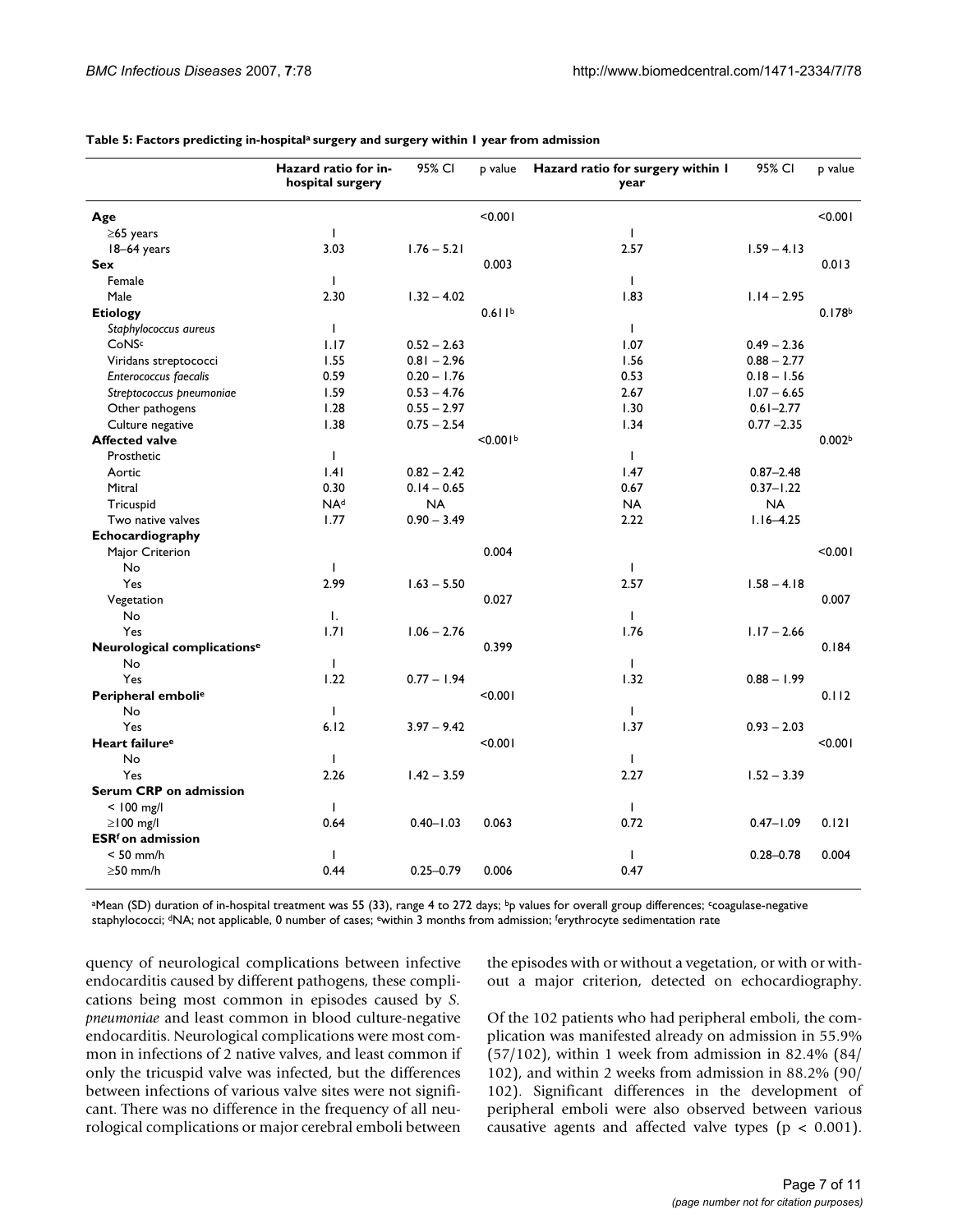Peripheral emboli were most common in episodes caused by *S. aureus*, infections of 2 native valves and the tricuspid valve, and least common in episodes caused by coagulasenegative staphylococci and in PVE. The occurrence of peripheral emboli was significantly associated with a vegetation detected on echocardiography, and with IVDU.

There were significant differences in the development of heart failure between the various microorganisms as causative agents and between the infected valve sites. Heart failure was most common in episodes caused by *S. pneumoniae* and in infection of 2 native valves, and least common in episodes caused by viridans streptococci and in tricuspid valve endocarditis. Heart failure was significantly associated with the age  $\geq 65$  years.

### *Factors predicting mortality*

### *Patient characteristics*

The factors predicting in-hospital and 1-year mortality are presented in table 4. Age < 64 years significantly predicted a favourable outcome within 1 year from admission but not during the index hospitalisation. Infection of 2 native valves significantly predicted both in-hospital and 1-year mortality. The presence of a major criterion or vegetation on echocardiography significantly predicted mortality within 1 year from admission, but not during the index hospitalisation. The occurrence of neurological complications, peripheral emboli, or heart failure significantly predicted both in-hospital and 1-year mortality.

### *Laboratory parameters*

There was a significant trend between the level of CRP on admission and both short-term and 1-year outcome (table 4). In the trend analysis of association, it was found that an increment of 50 mg/l of CRP on admission was associated with a 1.33-fold hazard for in-hospital death (HR 1.33, 95% CI 1.06 to 1.68; p = 0.015) and a 1.24-fold hazard for death within 1 year from admission (HR 1.24, 95% CI 1.06 to 1.46; p = 0.009). In a similar analysis, corresponding to every increment of 100 mg/L on admission, the hazard for in-hospital death was 1.78-fold (HR 1.78, 95% CI 1.12 to 2.82; p = 0.015), and the hazard for 1-year death was 1.54-fold (HR 1.54, 95% CI 1.12 to 2.12; p = 0.009). ESR level  $\geq 50$  mm/h, WBC count  $\geq 10 \times 10^9$ /l, or serum creatinine value  $\geq 100 \mu$ mol/l on admission did not significantly predict in-hospital or 1-year mortality (table 4).

Among the surgically treated patients, the hazard for inhospital death for the patients with CRP values ≥100 mg/ l on admission was 6.85-fold as compared to those with CRP values < 100 mg/l on admission (HR 6.85, 95% CI 1.51 to 30.95;  $p = 0.013$ ). Among the conservatively treated patients, no significant association was observed between in-hospital mortality and the level of CRP on

admission ( $p = 0.181$ ). When analysed separately for the surgically and conservatively treated patients, no association was observed between the level of ESR on admission and in-hospital mortality (p values > 0.468).

#### *Factors predicting requirement for surgery Patient characteristics*

The factors predicting the requirement for in-hospital and 1-year surgery are presented in table 5. Male sex and age < 64 years significantly predicted a need for surgery at both of these time points, as did the development of heart failure or the presence of a major criterion or vegetation on echocardiography. Peripheral emboli predicted a need for in-hospital surgery, while *S. pneumoniae* as the causative agent or infection of 2 native valves predicted a need for surgery within 1 year from admission.

### *Laboratory parameters*

Patients with CRP values ≥100 mg/l on admission tended to require surgery during the index hospitalisation more commonly than those with lower CRP values, but the difference was not significant ( $p = 0.063$ ). In the patients who had ESR values ≥50 mm/h on admission, the hazard for in-hospital and 1-year surgery decreased to less than 50% as compared to those with lower ESR values (table 5).

### **Discussion**

Previous studies have defined various clinical and laboratory findings, which have prognostic significance in patients treated for infective endocarditis [5,8-12,18]. These studies have shown that the outcome of endocarditis may be associated with a number of clinical variables, e.g. age or underlying diseases of the patient, development of complications, echocardiographic findings, laboratory parameters of inflammation, and the virulence of the causative microorganisms. However, some inconsistencies between the results from different hospitals are evident. At least to some extent, this may be due to differences between the institutions or patient populations studied, or even between environmental or genetic factors. We sought to define the prognostic significance of some of the conventional risk predictors in patients treated for infective endocarditis in a Finnish teaching hospital.

Of the laboratory parameters of inflammation, the level of CRP on admission was most prominently associated with the outcome of endocarditis throughout the study period, the prognosis being significantly worse in the patients with high CRP values. Illustratively, in the patients who had CRP values ≥100 mg/l on admission, the hazard ratio for in-hospital death was 2.9-fold and the hazard ratio for 1-year death was 3.9-fold as compared to the patients with lower CRP values (table 4). We are not aware of any pre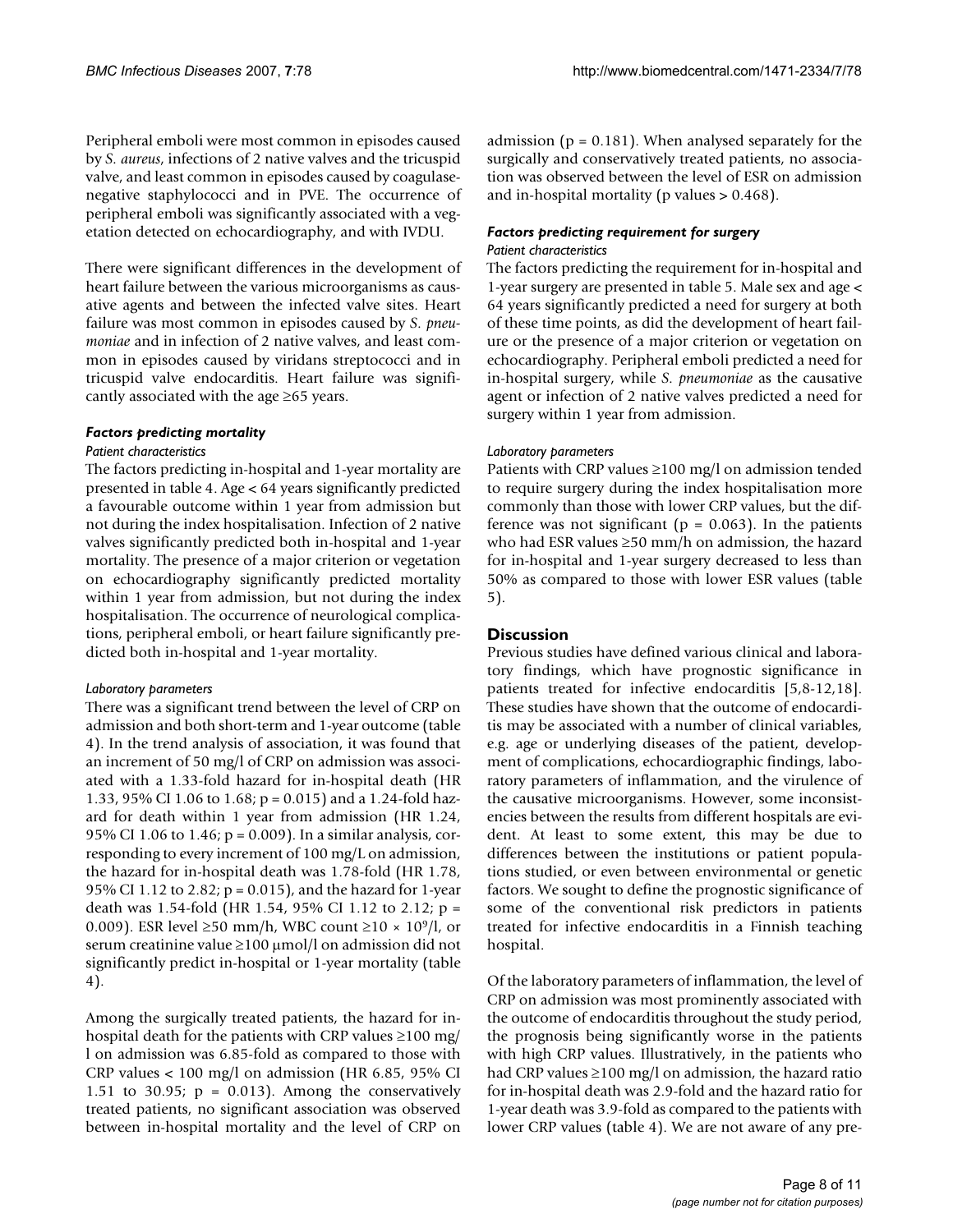vious study focusing on the level of the first CRP value as a prognostic sign in infective endocarditis, although Wallace *et al.* [10] have shown that in-hospital and 6-month mortalities were not affected by an abnormal or normal CRP value within 48 hours of admission. Instead, these authors found that mortality was strongly associated with abnormal WBC counts or serum creatinine concentrations. In our patients, elevated WBC counts on admission did not predict a poor outcome, but there was a tendency for a higher mortality in the patients with elevated serum creatinine concentrations. This probably reflected the worse general condition in these patients.

In many previous studies, *S. aureus* as the causative agent has been associated with an adverse outcome [9,11,19- 23]. For example, in a recent study of Cabell *et al.* [9], *S. aureus* endocarditis had a 1.5-fold increase in the risk of death over 1 year as compared to the patients with endocarditis due to other pathogens. Also in the present study, there was a tendency for a higher mortality in *S. aureus* endocarditis as compared to the rest of the cases excluding *S. pneumoniae* endocarditis, but the association was significant only at 3 months. In another recent study [10], *S. aureus* did not confer a worse prognosis than other microorganisms. The authors assumed that this unconventional finding might have been due to the fact that among their patients with *S. aureus* endocarditis there was a high incidence of tricuspid valve involvement in which no deaths occurred. Consistently in our series, 20 of the 75 cases of *S. aureus* endocarditis were in patients with IVDU. Of these patients, 15 had tricuspid valve endocarditis with no mortality. We believe that this may have contributed to the fact that in the present study, the outcome of *S. aureus* endocarditis was not significantly worse than the outcome of endocarditis caused by other microorganisms. The high mortality rate of 45.5% in our patients with pneumococcal endocarditis is in line with previous findings [24], demonstrating the aggressive and destructive course of this disease.

Due to conflicting results of even the recent studies, the relation between survival and echocardiographic findings in infective endocarditis remains controversial. In their comprehensive study on risk classification for mortality, Hasbun *et al.* [11] found that the presence of a vegetation was not associated with increased 6-month mortality of endocarditis. Correspondingly, in a recent series of Chu *et al.* [12] echocardiographic findings were not predictive of in-hospital mortality. It is notable that in these two studies, the vegetation size and mobility were not analysed. Quite the opposite, there are many other studies showing that certain echocardiographic findings are significantly associated with mortality. In a prospective multicentre study, Thuny *et al.* [18] found that vegetation length was a strong predictor of 1-year mortality. When studying patients with aortic or mitral valve endocarditis, Cabell *et al.* [25] showed that vegetation size was a predictor of mortality at 30 days and 1 year. Further, in right-sided endocarditis in drug users, size of vegetation >2 cm proved a major prognostic factor of in-hospital mortality [26]. In another recent series [10], a visible vegetation on echocardiography significantly influenced 6-month mortality, but not in-hospital mortality. Our results are in good correlation with many of these findings, since at 3 and 6 months, and 1 year, mortality of the patients with a vegetation on echocardiography was significantly higher than mortality of the patients without a vegetation. A visible vegetation increased the hazard for death within 1 year to 2.6-fold (table 4). Regrettably, the size and mobility of vegetations were not recorded in the present study.

The role of echocardiography in predicting embolic events has also been disputable, although recent studies suggest that vegetations, and especially certain characteristics of vegetations, are associated with a greater stroke rate [25]. In this respect, our results are different, since a visible vegetation on echocardiography significantly predicted only peripheral emboli, not cerebral emboli or other neurological complications.

In our patients, heart failure was the complication, which was most significantly associated with an adverse outcome during the index hospitalisation and up to 1 year from admission. This corroborates other studies, which have found heart failure to be a major risk factor for mortality in endocarditis [11,27]. Also neurological complications and peripheral emboli significantly predicted both in-hospital and 1-year mortality. These findings compare with many previous reports [5,12]. Among the underlying diseases, diabetes has been shown to be associated with a higher mortality rate [12]. The results of the present study do not corroborate this finding, as mortality in our patients was not dependent of diabetes, or of any other underlying conditions assessed.

Assessment of the role of cardiac surgery as a prognostic factor is very complicated. Patients may not be operated on because they are critically ill while some patients undergo cardiac surgery only because they have large vegetations. In the present study, mortality was somewhat higher for the surgically treated patients than for the patients treated conservatively. This finding is evidently due to a more severe disease with valve destructions in the patients who underwent surgery. The severity of the disease in these surgically treated patients is illustrated e.g. by their having a higher frequency of complications of endocarditis. The association between the requirement for surgery and heart failure was highly significant and, in addition, peripheral emboli were more common in patients who needed surgical treatment, although the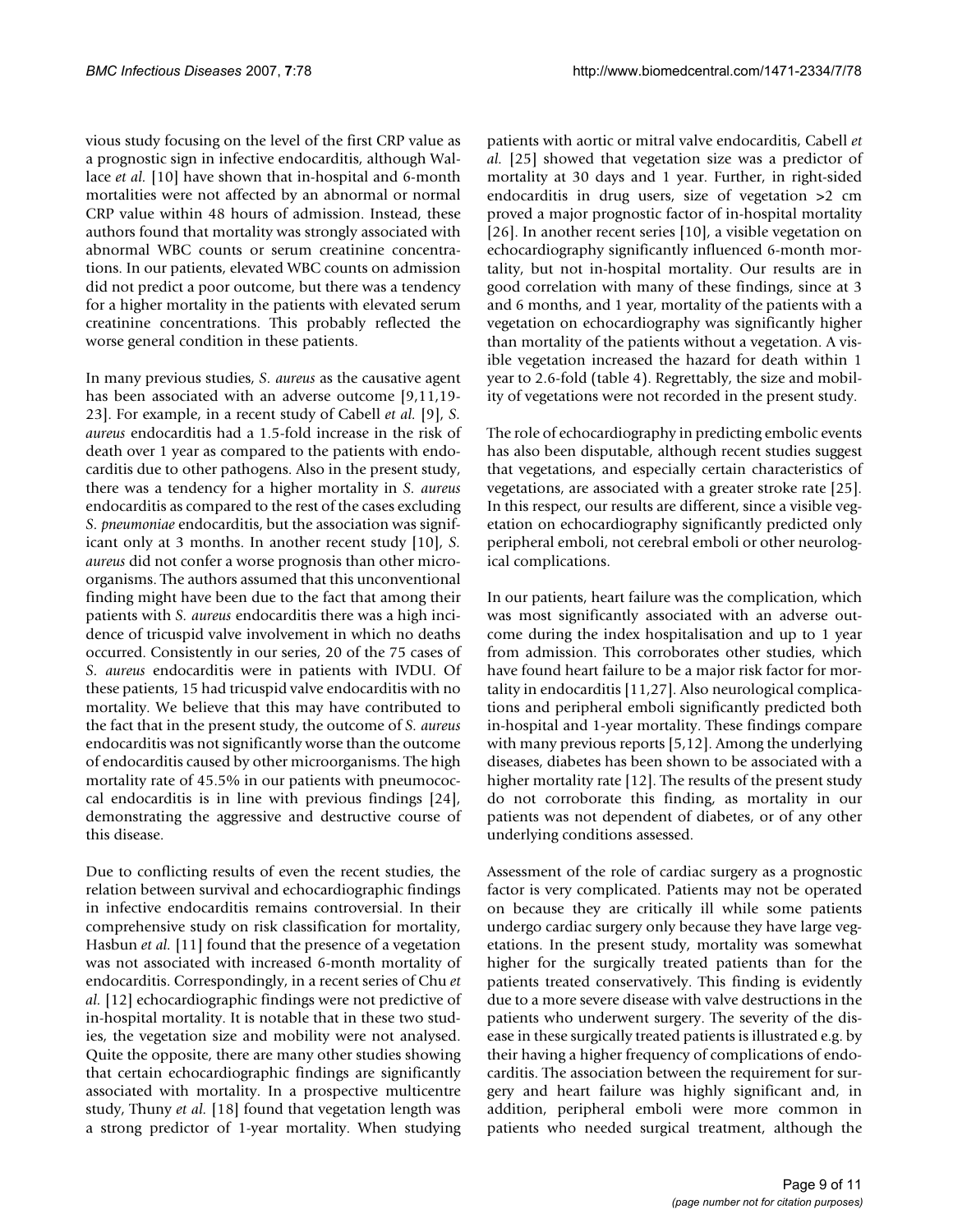association was significant only at the time point of 3 months. Also, these patients had a somewhat higher frequency of neurological complications than those treated conservatively. It is of note that all of these complications were shown to significantly predict mortality in our patients.

Although infective endocarditis is an uncommon disease, the long study period of 25 years made it possible for us to include a considerable number of patients with endocarditis. It is of concern, however, that during such a long period of time, there may have been changes in several aspects of diagnostic and therapeutic management of endocarditis. This is evidently one limitation of the present study.

### **Conclusion**

Some of the factors (e.g. heart failure, neurological complications, peripheral emboli) predicting a poor prognosis and/or need for surgery in association with endocarditis were the same as observed in previous studies, while some other previously established poor prognostic factors (diabetes, elevated WBC counts) were not present in our patient population. A new finding was that high CRP values on admission significantly predicted both short-term and 1-year mortality in endocarditis.

### **Competing interests**

The author(s) declare that they have no competing interests.

### **Authors' contributions**

All of the authors contributed substantially to the study. MH collected the data. MH and PK designed the study and wrote the original version of the manuscript. HH, SM, TS, EE and JN contributed to evaluation of data and provided critical comments for the manuscript. HH and SM performed the statistical analyses. All authors read and approved the final version of the manuscript.

#### **References**

- 1. Nissen H, Nielsen PF, Frederiksen M, Helleberg C, Nielsen JS: **[Native](http://www.ncbi.nlm.nih.gov/entrez/query.fcgi?cmd=Retrieve&db=PubMed&dopt=Abstract&list_uids=1644074) [valve infective endocarditis in the general population: a 10](http://www.ncbi.nlm.nih.gov/entrez/query.fcgi?cmd=Retrieve&db=PubMed&dopt=Abstract&list_uids=1644074) [year survey of the clinical picture during the 1980s.](http://www.ncbi.nlm.nih.gov/entrez/query.fcgi?cmd=Retrieve&db=PubMed&dopt=Abstract&list_uids=1644074)** *Eur Heart J* 1992, **13:**872-877.
- 2. Van der Meer JTM, Thompson J, Valkenburg HA, Michel MF: **[Epide](http://www.ncbi.nlm.nih.gov/entrez/query.fcgi?cmd=Retrieve&db=PubMed&dopt=Abstract&list_uids=1520052)[miology of bacterial endocarditis in the Netherlands. I.](http://www.ncbi.nlm.nih.gov/entrez/query.fcgi?cmd=Retrieve&db=PubMed&dopt=Abstract&list_uids=1520052) [Patient characteristics.](http://www.ncbi.nlm.nih.gov/entrez/query.fcgi?cmd=Retrieve&db=PubMed&dopt=Abstract&list_uids=1520052)** *Arch Intern Med* 1992, **152:**1863-1868.
- 3. Watanakunakorn C, Burkert T: **[Infective endocarditis at a large](http://www.ncbi.nlm.nih.gov/entrez/query.fcgi?cmd=Retrieve&db=PubMed&dopt=Abstract&list_uids=8479327) [community teaching hospital, 1980–1990. A review of 210](http://www.ncbi.nlm.nih.gov/entrez/query.fcgi?cmd=Retrieve&db=PubMed&dopt=Abstract&list_uids=8479327) [episodes.](http://www.ncbi.nlm.nih.gov/entrez/query.fcgi?cmd=Retrieve&db=PubMed&dopt=Abstract&list_uids=8479327)** *Medicine (Baltimore)* 1993, **72:**90-102.
- 4. Delahaye F, Goulet V, Lacassin F, Ecochard R, Selton-Suty C, Hoen B, Etienne J, Briançon S, Leport C: **[Characteristics of infective endo](http://www.ncbi.nlm.nih.gov/entrez/query.fcgi?cmd=Retrieve&db=PubMed&dopt=Abstract&list_uids=7789383)[carditis in France 1991. A 1-year survey.](http://www.ncbi.nlm.nih.gov/entrez/query.fcgi?cmd=Retrieve&db=PubMed&dopt=Abstract&list_uids=7789383)** *Eur Heart J* 1995, **16:**394-401.
- 5. Netzer ROM, Zollinger E, Seiler C, Cerny A: **[Infective endocardi](http://www.ncbi.nlm.nih.gov/entrez/query.fcgi?cmd=Retrieve&db=PubMed&dopt=Abstract&list_uids=10862581)[tis: clinical spectrum, presentation and outcome. An analysis](http://www.ncbi.nlm.nih.gov/entrez/query.fcgi?cmd=Retrieve&db=PubMed&dopt=Abstract&list_uids=10862581) [of 212 cases 1980–1995.](http://www.ncbi.nlm.nih.gov/entrez/query.fcgi?cmd=Retrieve&db=PubMed&dopt=Abstract&list_uids=10862581)** *Heart* 2000, **84:**25-30.
- 6. Hoen B, Alla F, Selton-Suty C, Béguinot I, Bouvet A, Briançon S, Casalta JP, Danchin N, Delahaye F, Etienne J, Le Moing V, Leport C, Mainardi JL, Ruimy R, Vandenesch F: **[Changing profile of infective](http://www.ncbi.nlm.nih.gov/entrez/query.fcgi?cmd=Retrieve&db=PubMed&dopt=Abstract&list_uids=12090865)**

**[endocarditis. Results of a 1-year survey in France.](http://www.ncbi.nlm.nih.gov/entrez/query.fcgi?cmd=Retrieve&db=PubMed&dopt=Abstract&list_uids=12090865)** *JAMA* 2002, **288:**75-81.

- 7. Tornos MP, Olona M, Permanyer-Miralda G, Almirante B, Evangelista A, Soler-Soler J: **[Is the clinical spectrum and prognosis of native](http://www.ncbi.nlm.nih.gov/entrez/query.fcgi?cmd=Retrieve&db=PubMed&dopt=Abstract&list_uids=8881865) [valve infective endocarditis in non-addicts changing?](http://www.ncbi.nlm.nih.gov/entrez/query.fcgi?cmd=Retrieve&db=PubMed&dopt=Abstract&list_uids=8881865)** *Eur Heart J* 1995, **16:**1686-1691.
- 8. Delahaye F, Ecochard R, de Gevigney G, Barjhoux C, Malquarti V, Saradarian W, Delaye J: **[The long term prognosis of infective](http://www.ncbi.nlm.nih.gov/entrez/query.fcgi?cmd=Retrieve&db=PubMed&dopt=Abstract&list_uids=7671924) [endocarditis.](http://www.ncbi.nlm.nih.gov/entrez/query.fcgi?cmd=Retrieve&db=PubMed&dopt=Abstract&list_uids=7671924)** *Eur Heart J* 1995, **16(Suppl B):**48-54.
- 9. Cabell CH, Jollis JG, Peterson GE, Corey GR, Anderson DJ, Sexton DJ, Woods CW, Reller LB, Ryan T, Fowler VG: **[Changing patient](http://www.ncbi.nlm.nih.gov/entrez/query.fcgi?cmd=Retrieve&db=PubMed&dopt=Abstract&list_uids=11784225) [characteristics and the effect on mortality in endocarditis.](http://www.ncbi.nlm.nih.gov/entrez/query.fcgi?cmd=Retrieve&db=PubMed&dopt=Abstract&list_uids=11784225)** *Arch Intern Med* 2002, **162:**90-94.
- 10. Wallace SM, Walton BI, Kharbanda RK, Hardy R, Wilson AP, Swanton RH: **[Mortality from infective endocarditis: clinical predictors](http://www.ncbi.nlm.nih.gov/entrez/query.fcgi?cmd=Retrieve&db=PubMed&dopt=Abstract&list_uids=12067945) [of outcome.](http://www.ncbi.nlm.nih.gov/entrez/query.fcgi?cmd=Retrieve&db=PubMed&dopt=Abstract&list_uids=12067945)** *Heart* 2002, **88:**53-60.
- 11. Hasbun R, Vikram HR, Barakat LA, Buenconsejo J, Quagliarello VJ: **[Complicated left-sided native valve endocarditis in adults.](http://www.ncbi.nlm.nih.gov/entrez/query.fcgi?cmd=Retrieve&db=PubMed&dopt=Abstract&list_uids=12697795) [Risk classification for mortality.](http://www.ncbi.nlm.nih.gov/entrez/query.fcgi?cmd=Retrieve&db=PubMed&dopt=Abstract&list_uids=12697795)** *JAMA* 2003, **289:**1933-1940.
- 12. Chu VH, Cabell CH, Benjamin DK, Kuniholm EF, Fowler VG, Engemann J, Sexton DJ, Corey GR, Wang A: **Early predictors of in-hos-**<br>**pital death in infective endocarditis.** *Circulation* 2004. [pital death in infective endocarditis.](http://www.ncbi.nlm.nih.gov/entrez/query.fcgi?cmd=Retrieve&db=PubMed&dopt=Abstract&list_uids=15037538) **109:**1745-1749.
- 13. Heiro M, Nikoskelainen J, Hartiala JJ, Saraste MK, Kotilainen PM: **[Diagnosis of infective endocarditis. Sensitivity of the Duke vs](http://www.ncbi.nlm.nih.gov/entrez/query.fcgi?cmd=Retrieve&db=PubMed&dopt=Abstract&list_uids=9437374) [von Reyn criteria.](http://www.ncbi.nlm.nih.gov/entrez/query.fcgi?cmd=Retrieve&db=PubMed&dopt=Abstract&list_uids=9437374)** *Arch Intern Med* 1998, **158:**18-24.
- 14. Heiro M, Nikoskelainen J, Engblom E, Kotilainen E, Marttila RJ, Kotilainen P: **[Neurologic manifestations of infective endocarditis.](http://www.ncbi.nlm.nih.gov/entrez/query.fcgi?cmd=Retrieve&db=PubMed&dopt=Abstract&list_uids=11025788) [A 17-year experience in a teaching hospital in Finland.](http://www.ncbi.nlm.nih.gov/entrez/query.fcgi?cmd=Retrieve&db=PubMed&dopt=Abstract&list_uids=11025788)** *Arch Intern Med* 2000, **160:**2781-2787.
- 15. Heiro M, Helenius H, Sundell J, Koskinen P, Engblom E, Nikoskelainen J, Kotilainen P: **[Utility of serum C-reactive protein in assessing](http://www.ncbi.nlm.nih.gov/entrez/query.fcgi?cmd=Retrieve&db=PubMed&dopt=Abstract&list_uids=15855194) [the outcome of infective endocarditis.](http://www.ncbi.nlm.nih.gov/entrez/query.fcgi?cmd=Retrieve&db=PubMed&dopt=Abstract&list_uids=15855194)** *Eur Heart J* 2005, **26:**1873-1881.
- 16. Heiro M, Helenius H, Mäkilä S, Savunen T, Engblom E, Nikoskelainen J, Kotilainen P: **[Infective endocarditis in a Finnish teaching hos](http://www.ncbi.nlm.nih.gov/entrez/query.fcgi?cmd=Retrieve&db=PubMed&dopt=Abstract&list_uids=16644858)[pital. A study on 326 episodes treated during 1980–2004.](http://www.ncbi.nlm.nih.gov/entrez/query.fcgi?cmd=Retrieve&db=PubMed&dopt=Abstract&list_uids=16644858)** *Heart* 2006, **92:**1457-1462.
- 17. Durack DT, Lukes AS, Bright DK, the Duke Endocarditis Service: **[New criteria for diagnosis of infective endocarditis: utiliza](http://www.ncbi.nlm.nih.gov/entrez/query.fcgi?cmd=Retrieve&db=PubMed&dopt=Abstract&list_uids=8154507)[tion of specific echocardiographic findings.](http://www.ncbi.nlm.nih.gov/entrez/query.fcgi?cmd=Retrieve&db=PubMed&dopt=Abstract&list_uids=8154507)** *Am J Med* 1994, **96:**200-209.
- 18. Thuny F, Disalvo G, Belliard O, Avierinos JF, Pergola V, Rosenberg V, Casalta JP, Gouvernet J, Derumeaux G, Iarussi D, Ambrosi P, Calabro R, Riberi A, Collart F, Metras D, Lepidi H, Raoult D, Harle JR, Weiller PJ, Cohen A, Habib G: **[Risk of embolism and death in infective](http://www.ncbi.nlm.nih.gov/entrez/query.fcgi?cmd=Retrieve&db=PubMed&dopt=Abstract&list_uids=15983252) [endocarditis: prognostic value of echocardiography. A pro](http://www.ncbi.nlm.nih.gov/entrez/query.fcgi?cmd=Retrieve&db=PubMed&dopt=Abstract&list_uids=15983252)[spective multicenter study.](http://www.ncbi.nlm.nih.gov/entrez/query.fcgi?cmd=Retrieve&db=PubMed&dopt=Abstract&list_uids=15983252)** *Circulation* 2005, **112:**69-75.
- 19. Sanabria TJ, Alpert JS, Goldberg R, Pape LA, Cheeseman SH: **[Increas](http://www.ncbi.nlm.nih.gov/entrez/query.fcgi?cmd=Retrieve&db=PubMed&dopt=Abstract&list_uids=2353863)[ing frequency of staphylococcal infective endocarditis. Expe](http://www.ncbi.nlm.nih.gov/entrez/query.fcgi?cmd=Retrieve&db=PubMed&dopt=Abstract&list_uids=2353863)[rience at a university hospital, 1981 through 1988.](http://www.ncbi.nlm.nih.gov/entrez/query.fcgi?cmd=Retrieve&db=PubMed&dopt=Abstract&list_uids=2353863)** *Arch Intern Med* 1990, **150:**1305-1309.
- 20. Fernandez-Guerrero ML, Verdejo C, Azofra J, Azofra J, de Gorgolas M: **[Hospital-acquired infectious endocarditis not associated](http://www.ncbi.nlm.nih.gov/entrez/query.fcgi?cmd=Retrieve&db=PubMed&dopt=Abstract&list_uids=7727642) [with cardiac surgery: an emerging problem.](http://www.ncbi.nlm.nih.gov/entrez/query.fcgi?cmd=Retrieve&db=PubMed&dopt=Abstract&list_uids=7727642)** *Clin Infect Dis* 1995, **20:**16-23.
- 21. Røder BL, Wandall DA, Frimodt-Møller N, Espersen F, Skinhoj P, Rosdahl VT: **Clinical features of** *Staphylococcus aureus* **[endo](http://www.ncbi.nlm.nih.gov/entrez/query.fcgi?cmd=Retrieve&db=PubMed&dopt=Abstract&list_uids=10074954)[carditis: a 10-year experience in Denmark.](http://www.ncbi.nlm.nih.gov/entrez/query.fcgi?cmd=Retrieve&db=PubMed&dopt=Abstract&list_uids=10074954)** *Arch Intern Med* 1999, **159:**462-469.
- 22. Miro JM, Anguera I, Cabell CH, Chen AY, Stafford JA, Corey GR, Olaison L, Eykyn S, Hoen B, Abrutyn E, Raoult D, Bayer A, Fowler VG Jr, International Collaboration on Endocarditis Merged Database Study Group: *Staphylococcus aureus* **[native valve infective](http://www.ncbi.nlm.nih.gov/entrez/query.fcgi?cmd=Retrieve&db=PubMed&dopt=Abstract&list_uids=16028160) [endocarditis: Report of 566 episodes from the International](http://www.ncbi.nlm.nih.gov/entrez/query.fcgi?cmd=Retrieve&db=PubMed&dopt=Abstract&list_uids=16028160) [Collaboration on endocarditis merged database.](http://www.ncbi.nlm.nih.gov/entrez/query.fcgi?cmd=Retrieve&db=PubMed&dopt=Abstract&list_uids=16028160)** *Clin Infect Dis* 2005, **41:**507-514.
- 23. Nadji G, Rémadi JP, Coviaux F, Ali Mirode A, Brahim A, Enriquez-Sarano M, Tribouilloy C: **Comparison of clinical and morphological characteristics of** *Staphylococcus aureus* **[endocarditis with](http://www.ncbi.nlm.nih.gov/entrez/query.fcgi?cmd=Retrieve&db=PubMed&dopt=Abstract&list_uids=15958364) [endocarditis caused by other pathogens.](http://www.ncbi.nlm.nih.gov/entrez/query.fcgi?cmd=Retrieve&db=PubMed&dopt=Abstract&list_uids=15958364)** *Heart* 2005, **91:**932-937.
- 24. Aronin SI, Mukherjee SK, West JC, Cooney EL: **[Review of pneumo](http://www.ncbi.nlm.nih.gov/entrez/query.fcgi?cmd=Retrieve&db=PubMed&dopt=Abstract&list_uids=9455526)[coccal endocarditis in adults in the penicillin era.](http://www.ncbi.nlm.nih.gov/entrez/query.fcgi?cmd=Retrieve&db=PubMed&dopt=Abstract&list_uids=9455526)** *Clin Infect Dis* 1998, **26:**165-171.